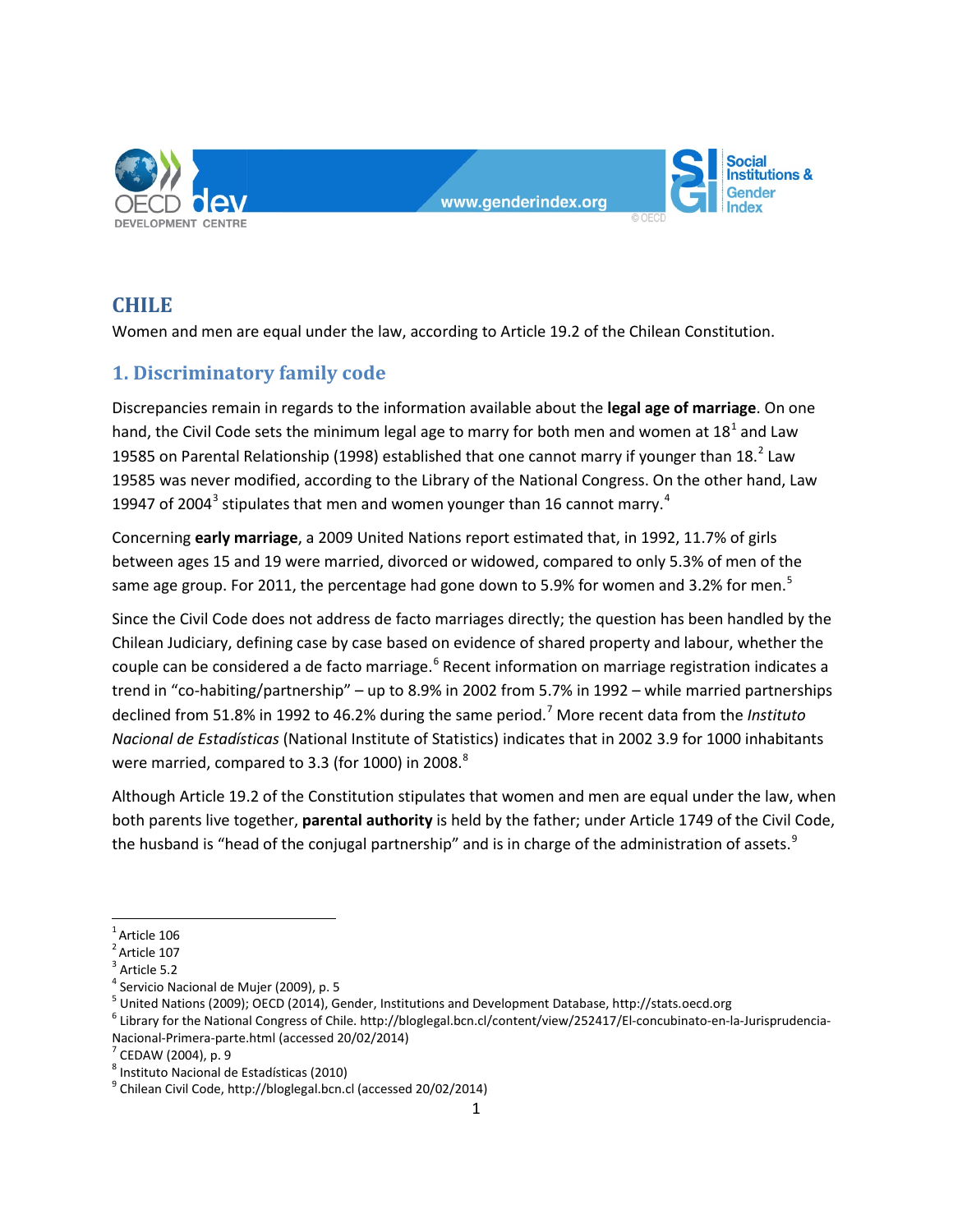The law established that parents must reach an agreement after separation in regards to the custody of the children.<sup>[10](#page-1-0)</sup> If an agreement is not established, the judiciary will decide on the matter.<sup>[11](#page-1-1)</sup> In practice, after separation the children are more likely to be under the custody of the mother. This creates a problematic situation to the extent that mothers struggle to demonstrate de facto separation during the process of **divorce**. [12](#page-1-2) The law requires that spouses demonstrate that they are no longer cohabitating for more than year in order to get a divorce.<sup>[13](#page-1-3)</sup> Since parental authority during marriage is granted to men by Article 1749 of the Civil Code, this means that, despite being separated, the father's permission or presence is required to execute certain legal deeds affecting a minor child under the mother's custody.<sup>[14](#page-1-4)</sup>

In addition to the statutory privilege held by married men, women's parental authority is subject to discrimination based on sexual orientation. In 2012, the Inter-American Commission on Human Rights found the Supreme Court of Chile to be discriminatory in its decision to uphold the 2004 lower-court decision that stripped Judge Karen Atala of her parental rights because she is a lesbian.<sup>[15](#page-1-5)</sup> In 2008, the non-governmental organisation Movhil reported that a bill was submitted to the National Congress to set out equal rights for parents regardless of sexual orientation.<sup>[16](#page-1-6)</sup>

In the matter of **inheritance**, women are free to inherit and are legally entitled to execute or administer wills in the same way as men.<sup>[17](#page-1-7)</sup> A law passed in 1998 (Law 19585) amended the Civil Code with regard to filiations, granting equal rights to all children (born in or outside of a marriage) and improving the inheritance rights of widows, by ensuring the surviving spouse has preferential right to ownership.<sup>[18](#page-1-8)</sup>

There is some evidence that customary laws govern inheritance in detriment of women. According to the UN Food and Agriculture Organization, while in some regions of Chile there is a tendency to favour males over females in inheritance practices, in other regions parents benefit daughters when they have cared for them during their senior years. Moreover, based on the Civil Code provision<sup>[19](#page-1-9)</sup> which establishes that men are the head of the household, husbands become the administrators of property inherited by their wives if separation of property was not established before the celebration of marriage.<sup>[20](#page-1-10)</sup>

#### *More*

Divorce was authorized in 2004 through Law 19947 (the Civil Marriage Act). Article 56 establishes that both spouses can **initiate divorce**. This law calls for marital assets to be equally divided and guarantees compensation for the spouse who has "borne the bulk of childcare and domestic responsibilities" and,

<span id="page-1-0"></span>

<span id="page-1-2"></span><span id="page-1-1"></span>

<span id="page-1-3"></span>

<span id="page-1-4"></span>

<span id="page-1-6"></span><span id="page-1-5"></span>

<span id="page-1-8"></span><span id="page-1-7"></span>

<sup>&</sup>lt;sup>10</sup> Law 19947 (2004), Article 21 ; Law 20680 (2013) Article 225<br><sup>11</sup> Law 19947 (2004), Article 23 ; Law 20680 (2013) Article 225<br><sup>12</sup> CEDAW/C/CHI/4, pp. 19-20<br><sup>13</sup> Article 55 of Law 19947 (2004)<br><sup>14</sup> CEDAW/C/CHI/4, pp. 19

<span id="page-1-9"></span>

<span id="page-1-10"></span>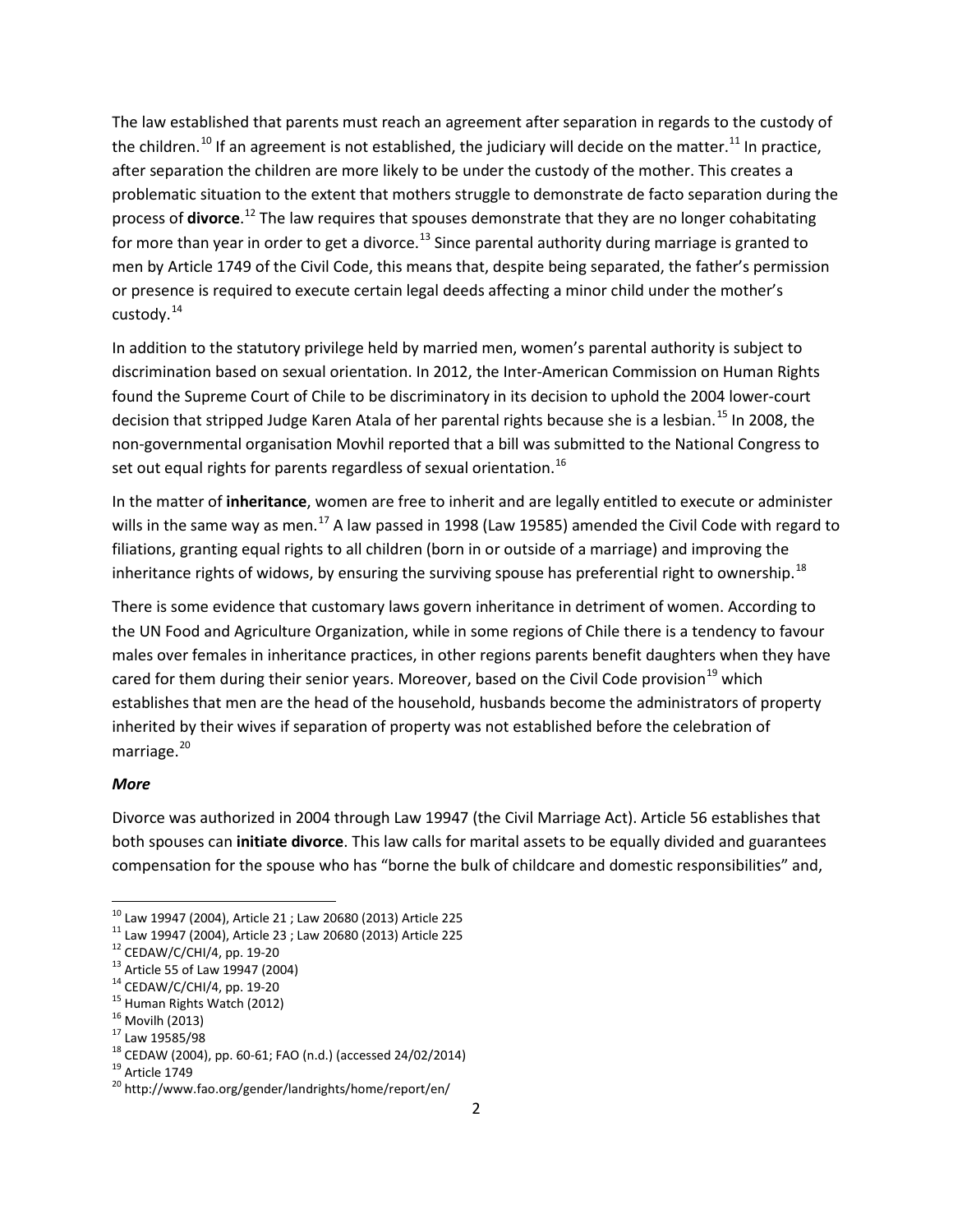therefore, could not fully develop a remunerated professional activity.<sup>[21](#page-2-0)</sup> In 2008, reforms to the pension system (Law 20255) provided basic pensions to those who have not obtained pension savings through traditional work. This law mainly benefits women, as it includes a bonus amount of savings per child and authorises that pension savings from one spouse can be allocated as part of the economic compensation received in a divorce. $^{22}$  $^{22}$  $^{22}$ 

### **2. Restricted physical integrity**

Chile has undertaken several commitments to ending violence against women, including: co-sponsoring Resolution 61/143, on the "Intensification of efforts to eliminate all forms of violence against women"; co-sponsoring Res 62/134 on the "Elimination of violence and other forms of sexual violence in all their manifestations, including in conflict and similar situations." It is also a founding member of the Friends of Security Council Resolution 1325 ("Women, Peace and Security") and Friends to End Violence against Women, led by France and the Netherlands.<sup>[23](#page-2-2)</sup>

**Domestic violence** is addressed by the 2005 Intra-Family Violence Law 20066.<sup>[24](#page-2-3)</sup> Under Article 5 of this law, domestic violence is defined as any sort of abuse affecting the life or integrity (mental or physical) of anyone who is or was the spouse of the perpetrator, or who cohabitated with the perpetrator. The offense is aggravated when the victim is a minor or a person with disabilities.

Mechanisms to recognise and help prosecute domestic violence crimes have been set in place. For example, in 2005, Law 20066 set state standards regarding the prevention, protection and punishment of domestic violence and enabled SERNAM to sponsor lawsuits for these crimes.<sup>[25](#page-2-4)</sup> In 2008, a health policy on gender violence was instituted requiring that all health care providers, regardless of their position, must be aware of domestic violence in the health care context, even when care is not requested for this purpose. $^{26}$  $^{26}$  $^{26}$ 

According to the last available report on Chile's progress toward the Beijing Platform for Action goals, a Prevention and Protection Programme on Violence against Women was put in place by the government in 2008, entailing three components: 1) prevention (aimed at social and cultural contributors to violence), 2) attention (creating centres to deliver legal, social, and psychological support for women victims of violence) and 3) prevention (providing temporary protection for women who are in life-threatening situations of domestic violence).<sup>[27](#page-2-6)</sup> As of 2009, there were approximately 25 Centres for Women throughout the country, which aimed to increase the prevention strategy through socio-educational training and through strengthening community networks around the subject.<sup>[28](#page-2-7)</sup> Similarly to what was done for raising awareness about sexual harassment, the Library for the National Congress of Chile offers audio- and video-guides explain in simple terms the laws and the mechanisms available for

<span id="page-2-2"></span>

<span id="page-2-3"></span>

<span id="page-2-4"></span>

<span id="page-2-5"></span>

<span id="page-2-7"></span><span id="page-2-6"></span>

<span id="page-2-1"></span><span id="page-2-0"></span><sup>&</sup>lt;sup>21</sup> Article 62 of Law 19947 (2004)<br><sup>22</sup> Servicio Nacional de Mujer (2009), p. 4<br><sup>23</sup> Servicio Nacional de Mujer (2009), p. 22<br><sup>24</sup> OAS (2012)<br><sup>25</sup> Servicio Nacional de Mujer (2009), p. 5<br><sup>25</sup> Servicio Nacional de Mujer (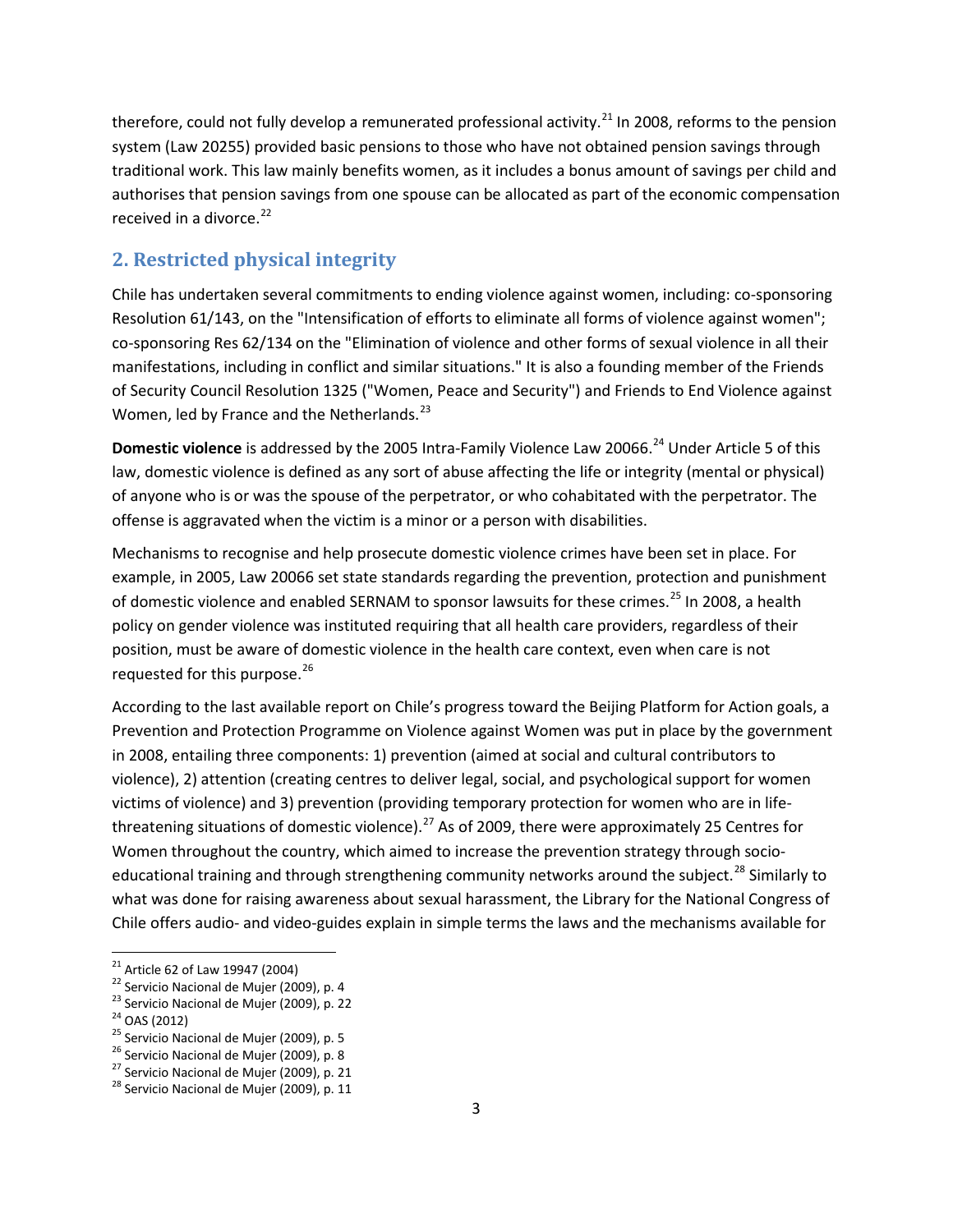victims of domestic violence. Dramatisations of domestic violence scenarios are also diffused on the radio. $^{29}$  $^{29}$  $^{29}$ 

Data show that domestic violence is a problem affecting over 50% of women living in Chile. According to 2008 data from National Women's Service (SERNAM), 35.7% of women between the ages of 15 and 59 had suffered some sort of abuse from their partners (37% suffered psychological violence, 24.6% minor physical violence, 15% serious physical violence and 15.6% sexual violence). $30$ 

Law 19617 of 1999 modified the Penal Code by addressing sexual offences. The word "women" was replaced by "person"<sup>[31](#page-3-2)</sup>, rape within a marriage or a de facto union was recognised<sup>[32](#page-3-3)</sup> and provisions were made for aggravated crime when the victim is younger than 12, has a disability or is in a vulnerable situation.<sup>[33](#page-3-4)</sup>

These reforms were underway during Chile's last report to the Convention on the Elimination of All Forms of Discrimination against Women (CEDAW), so there is little information on how this law has been implemented in practice, on any increase in reporting of rape, or on rape conviction rates. A report on the prevalence of rape in Chile, conducted by the Ministry of Health in 2000, found that more than 7 of every 100 women reported being raped, with most women (78%) stating that their attackers were known to them.[34](#page-3-5) A study on sexual violence in marital relations, conducted by the NGO *Educacion Popular en Salud* in 2001, found that 21.4% of women experiencing sexual violence did so at the hands of a male partner.<sup>[35](#page-3-6)</sup>

The National Public Ministry has a Special Unit on Violent Sexual Crimes, which appoints prosecutors who routinely receive training on sexual violence. In its latest report on the Beijing Platform for Action (2009), Chile counted 157 such prosecutors country-wide.<sup>[36](#page-3-7)</sup>

Passed in March 2005, Law 20005 penalises **sexual harassment** in the workplace and allows the Labour Department to take safeguard measures in response to written complaints by employees. Under Article 1.A of the law, sexual harassment is defined as inappropriate requests and behaviours of a sexual nature, without the consent of the other party, that impair his or her work situation and future professional opportunities. The law also established sexual harassment as grounds for dismissal of the perpetrator without right to compensation.<sup>[37](#page-3-8)</sup> Additionally, it requires employers with over ten employees to adopt procedures for lodging and processing sexual harassment complaints.<sup>[38](#page-3-9)</sup>

<span id="page-3-0"></span><sup>&</sup>lt;sup>29</sup> Library for the National Congress of Chile, http://www.bcn.cl/leyfacil/recurso/violencia-intrafamiliar (accessed 26/02/2014)<br><sup>30</sup> Casas B. et al. (n.d.)<br><sup>31</sup> Article 1 of Law 19617<br><sup>32</sup> Article 3.b of Law 19617<br><sup>32</sup>

<span id="page-3-2"></span><span id="page-3-1"></span>

<span id="page-3-3"></span>

<span id="page-3-4"></span>

<span id="page-3-5"></span>

<span id="page-3-6"></span>

<span id="page-3-7"></span>

<span id="page-3-8"></span>

<span id="page-3-9"></span>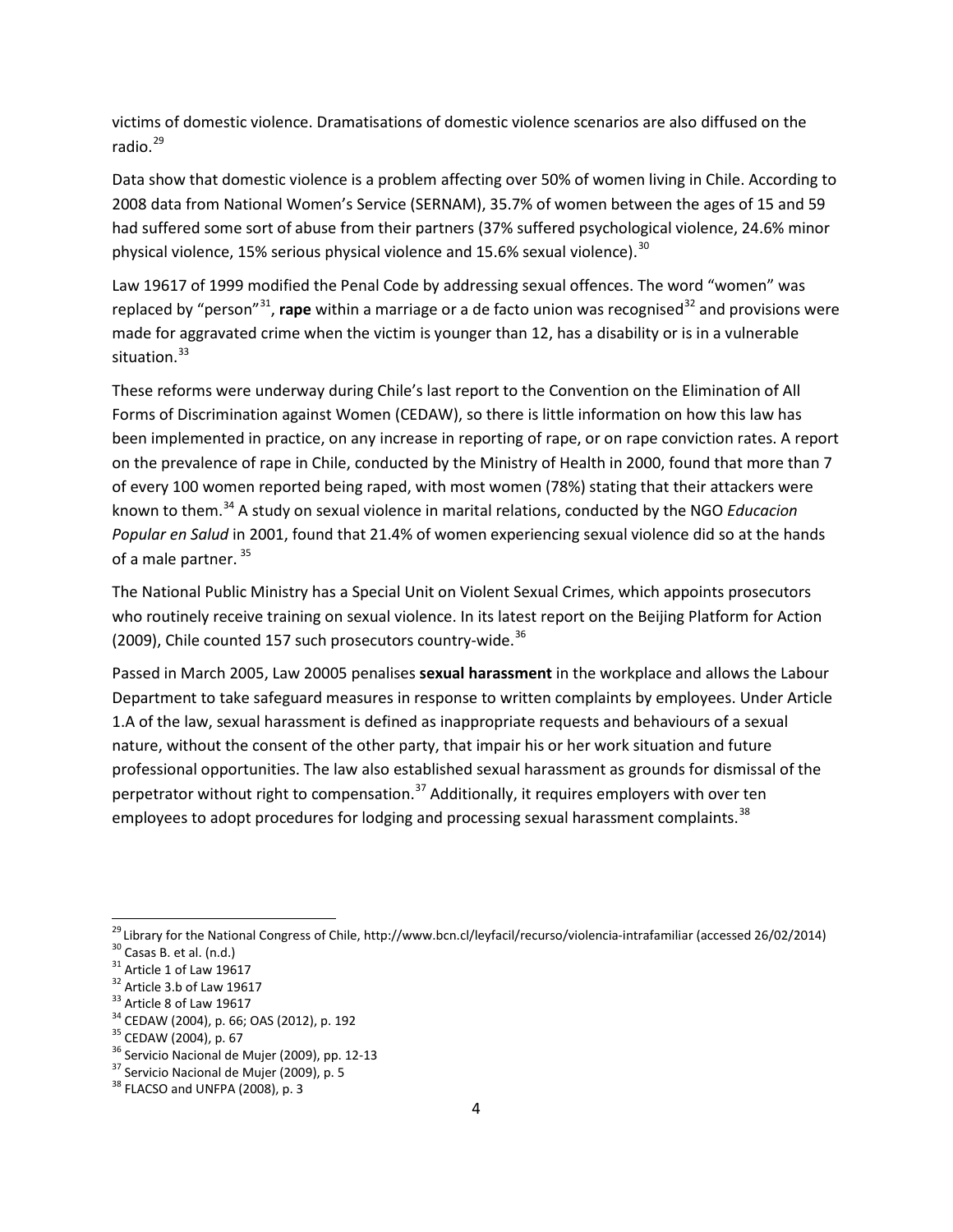In 2004, sexual harassment affected 20% of women in Chile.<sup>[39](#page-4-0)</sup> During 2009, the Inspection Service of the Ministry of Labour received 195 reports of sexual harassment.<sup>[40](#page-4-1)</sup>

In terms of awareness-raising programmes, the Library for the National Congress of Chile offers online audio-guides, and video-guides for the hearing-impaired, that explain in simple terms the provisions established by the laws and the mechanisms available for victims of sexual harassment. They also diffuse information about the law over the radio through dramatisations of sexual harassment scenarios.<sup>[41](#page-4-2)</sup>

There is no known practice of **female genital mutilation** in Chile.

#### *More*

Chilean law also recognises other specific forms of violence that affect women's physical integrity. Law 20358 (2009) typifies sexual violence in armed conflict as a crime against humanity.<sup>[42](#page-4-3)</sup> Moreover, Chile reported to the Organization of American States that training on gender and peacekeeping is being conducted as part of its compliance with United Nations Security Council Resolution 1325 on Women, Peace and Security.<sup>[43](#page-4-4)</sup>

According to data from *Servicio Nacional de la Mujer* (SERNAM), there were 55 **femicide** cases in 2009, 48 in 2010 and 40 in 2011.<sup>[44](#page-4-5)</sup> That year Chile passed the Femicide law<sup>[45](#page-4-6)</sup> modifying the Penal Code's provision on parricide and adding the definition of femicide as the violent death of a woman by the current or former partner.<sup>[46](#page-4-7)</sup>

According to the NGO Movilh, violence against lesbians and transsexual women occurs in Chile.<sup>[47](#page-4-8)</sup> For example, in their 2011 study, 75% of lesbian, gay, bisexual and transgender people reported being discriminated against, and 77.8% reported assaults.<sup>[48](#page-4-9)</sup>

**Abortion** in Chile is illegal. In 2005, laws on abortion were amended to remove all grounds on which abortion might be performed legally (cases of rape or incest, health of the mother or foetus) and, in 2012, the Senate rejected three bills that would have eased the ban.<sup>[49](#page-4-10)</sup>

### **3. Son bias**

The male/female **sex ratio** for the working age population (15-64) 2014 is 0.98 while the sex ratio at birth is  $1.04$ .  $50$ 

<span id="page-4-0"></span><sup>&</sup>lt;sup>39</sup> CEDAW (2004), p. 14, citing SERNAM (2001), "Detection and Analysis of the Prevalence of Family Violence", Santiago, (the study used the basic protocol of the WHO)<br><sup>40</sup> OAS (2012), p. 192

<span id="page-4-3"></span><span id="page-4-2"></span><span id="page-4-1"></span><sup>&</sup>lt;sup>41</sup> Library for the National Congress of Chile[, http://www.bcn.cl/leyfacil/recurso/acoso-sexual](http://www.bcn.cl/leyfacil/recurso/acoso-sexual) (accessed 24/02/2014)<br><sup>42</sup> OAS (2012), p. 120<br><sup>43</sup> OAS (2012), p. 54<br><sup>45</sup> Law 20480<br><sup>45</sup> Library for the National Congress o

<span id="page-4-4"></span>

<span id="page-4-5"></span>

<span id="page-4-6"></span>

<span id="page-4-7"></span><sup>24/02/2014)</sup>

<span id="page-4-9"></span><span id="page-4-8"></span> $^{47}$  Movilh (2013)<br> $^{48}$  Movilh (2012)

<span id="page-4-10"></span>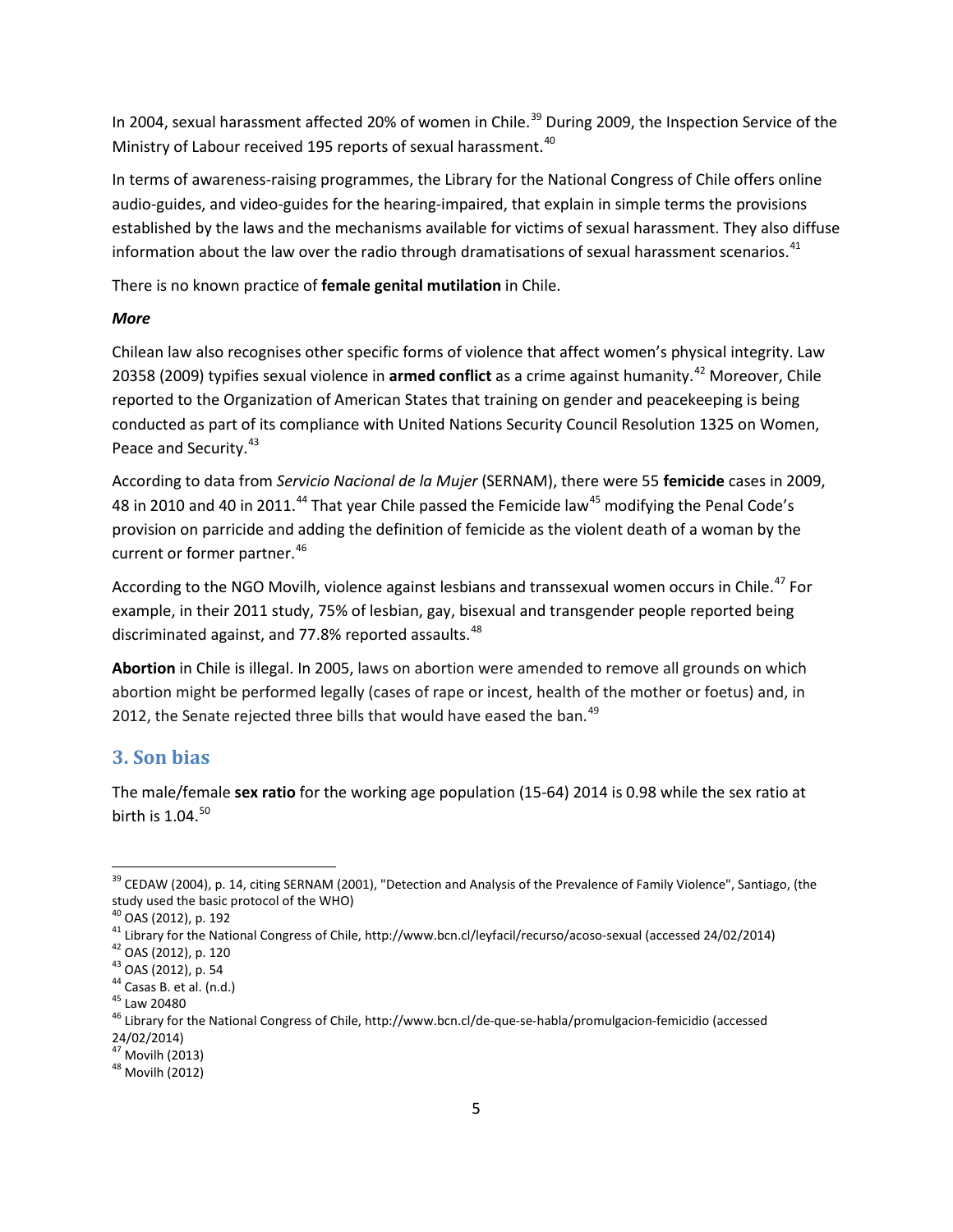No evidence suggests that Chile is a country of concern in relation to **missing women**.

### *More*

There is a slight gender gap in detriment of girls in pre-primary and primary **school** enrolment for the 2008-2012 period. However, females are in a better position when it comes to secondary school enrolment for the same period. There is no gender gap regarding the literacy rate for youth (15-24  $vears$ ).  $51$ 

According to a 2003 survey, girls contributed somewhat more than boys in household chores. <sup>[52](#page-5-1)</sup>

## **4. Restricted resources and assets**

Under the Civil Code's Article 1720, married women's access to property is contingent on the type of marriage settlement under which they wed. Law 19335, adopted in 1994, introduced the option of spouses having joint ownership to both **land** and assets.<sup>[53](#page-5-2)</sup>

Since 1992, the government has enacted several initiatives to increase women's land ownership, including: National Programme for Peasants and Women Heads of Households (1993-1996), the establishment of an Advisory Committee on Equal Opportunities in the Ministry of Agriculture (1999), agreements to support rural women between the National Agricultural Development Institute, the American Institute for Cooperation on Agriculture and Promotion and Development of Women (2001 and  $2004$ ).  $54$ 

There are no restrictions on women **owning non-land assets**. However, married women have a diminished decision-making power as men are recognised as the head of the household by the Civil Code. [55](#page-5-4)

Concerning **access to financial services**, both married and unmarried women can open bank accounts in the same way as men.<sup>[56](#page-5-5)</sup> According to the latest data from the World Bank, 41% of women in Chile have an account at a formal financial institution, compared to 43% of men.<sup>[57](#page-5-6)</sup>

While no information was found on women experiencing discrimination in accessing credit, according to the most recent data from financial institutions in Chile, 9.8% of men had a loan from a financial institution in the last year, while only 5.9% of women did.<sup>[58](#page-5-7)</sup> Women do, however, make up a large percentage of microfinance borrowers in Chile: 65.47% in 2010 and 76% in 2011.<sup>[59](#page-5-8)</sup>

<sup>&</sup>lt;sup>50</sup> CIA (n.d.)[. https://www.cia.gov/library/publications/the-world-factbook/fields/2018.html](https://www.cia.gov/library/publications/the-world-factbook/fields/2018.html) (accessed 28/03/2014)<br><sup>51</sup> UNICEF[. http://www.unicef.org/infobycountry/chile\\_statistics.html](http://www.unicef.org/infobycountry/chile_statistics.html) (accessed 31/03/2014)<br><sup>52</sup> UNICEF.

<span id="page-5-1"></span><span id="page-5-0"></span>

<span id="page-5-2"></span>

<span id="page-5-3"></span>

<span id="page-5-4"></span>

<span id="page-5-5"></span>

<span id="page-5-6"></span>

<span id="page-5-7"></span>

<span id="page-5-8"></span>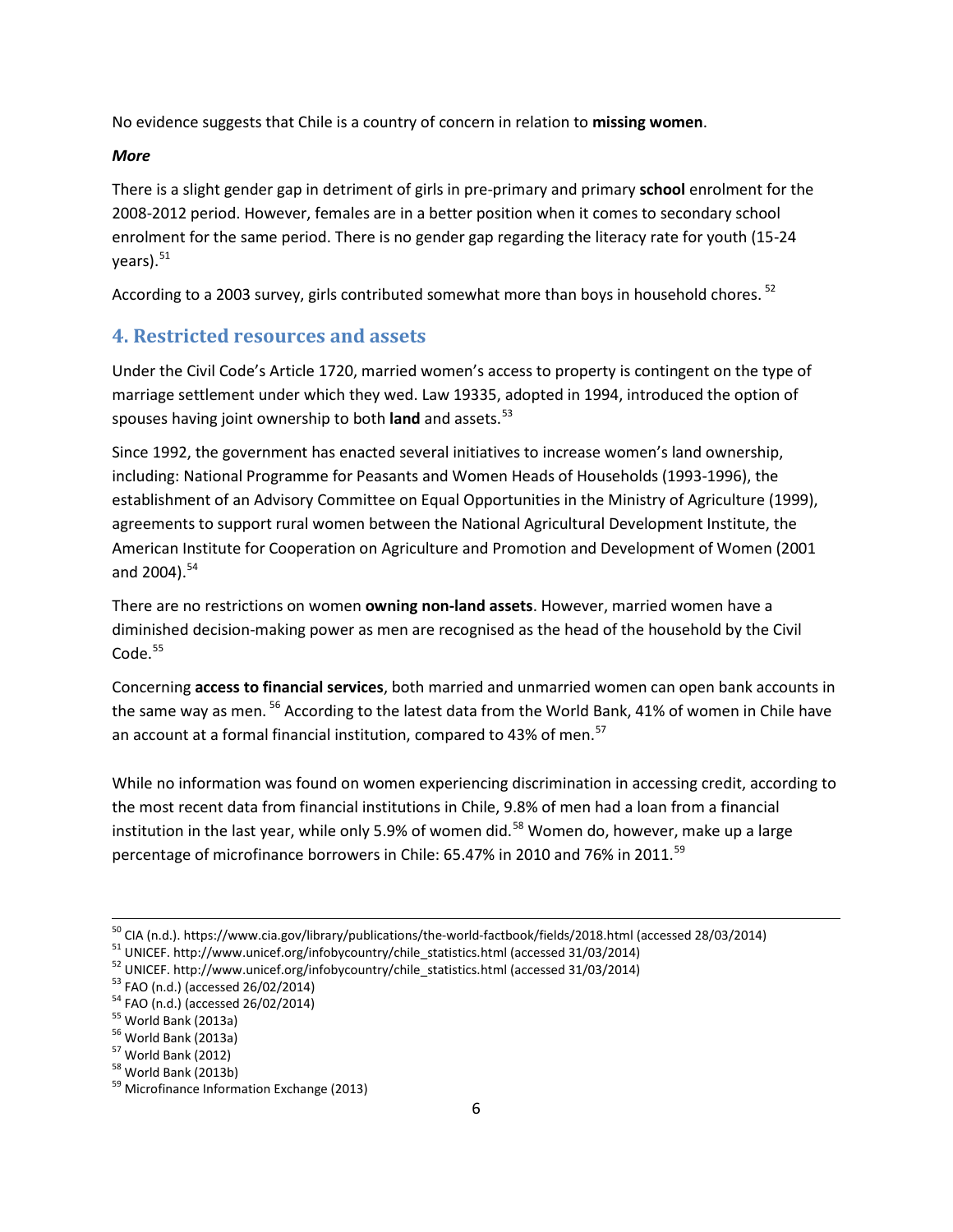## **5. Restricted civil liberties**

There are no laws in place which affect women's free **access to public space** and freedom of movement. Article 19.7a of the Constitution establishes freedom of movement for all citizens.<sup>[60](#page-6-0)</sup>

There is evidence of reduced mobility for women based on sexual orientation. Lesbians and transgender women are subject to harassment and violence in the public space. However, according to the NGO Movilh, reforms have recently been put in place to decriminalise homosexual acts and promote a safer environment for lesbian, gay, bisexual and transgender Chileans. The 2012 Law Establishing Measures Against Discrimination<sup>[61](#page-6-1)</sup> includes gender identity and sexual orientation as protected categories.<sup>[62](#page-6-2)</sup>

Regarding **political voice,** Chile elected its first female head of state in 2006.<sup>[63](#page-6-3)</sup> President Michelle Bachelet appointed nearly 50% women for her first cabinet. <sup>[64](#page-6-4)</sup> Bachelet was sworn in as President of Chile for a second time in March 2014. In her cabinet, out of the 23 ministers appointed by Bachelet, nine are women. <sup>[65](#page-6-5)</sup> This brings the representation of women to 39.1%. <sup>[66](#page-6-6)</sup>

While there are no legislated **quotas** for women at the national or sub-national level, <sup>[67](#page-6-7)</sup> voluntary quotas are instituted on a party-by-party basis. According to the latest data collected by the Global Quota Project, two parties' rules state that neither men nor women should constitute more than 60% of electoral lists, and one party requires a 20% quota for women on electoral lists. Reportedly, all of the voluntary quotas are weakly enforced.<sup>[68](#page-6-8)</sup>

Women remain under-represented in decision-making roles. According to Inter-Parliamentary Union's online database for women in Parliament, there are 19 female members in the lower house of Congress, out of 120 seats, and 7 women, out of 38, in the Senate.<sup>[69](#page-6-9)</sup> In addition, 18 women hold ministerial positions, compared to 82 men.[70](#page-6-10)

#### *More*

According to recent data from the International Women's Media Foundation, men outnumber women two to one in Chile's **media**. [71](#page-6-11)

In relation to **workplace rights**, discrimination based on gender is proscribed under the Labour Code's Article 2. Furthermore, there have been recent legislative attempts to address discrimination against women in the workplace. In June 2009, Law 20348 modified the Labour Code to prevent employers from

<span id="page-6-1"></span><span id="page-6-0"></span>

<span id="page-6-2"></span>

<span id="page-6-3"></span>

<span id="page-6-4"></span>

<span id="page-6-5"></span>

<span id="page-6-6"></span>

<span id="page-6-7"></span>

<span id="page-6-9"></span><span id="page-6-8"></span>

<sup>&</sup>lt;sup>60</sup><br>
<sup>61</sup> Law 20609<br>
<sup>62</sup> Law 20609<br>
<sup>62</sup> Movilh (2013)<br>
<sup>63</sup> ECLAC (2012), p. 31<br>
<sup>65</sup> ECLAC (2010), p.40<br>
<sup>65</sup> Perfil (2014)<br>
<sup>66</sup> Perfil (2014)<br>
<sup>67</sup> The Quota Project (2013)<br>
<sup>68</sup> The Quota Project (2013)<br>
<sup>69</sup> http:

<span id="page-6-10"></span>

<span id="page-6-11"></span>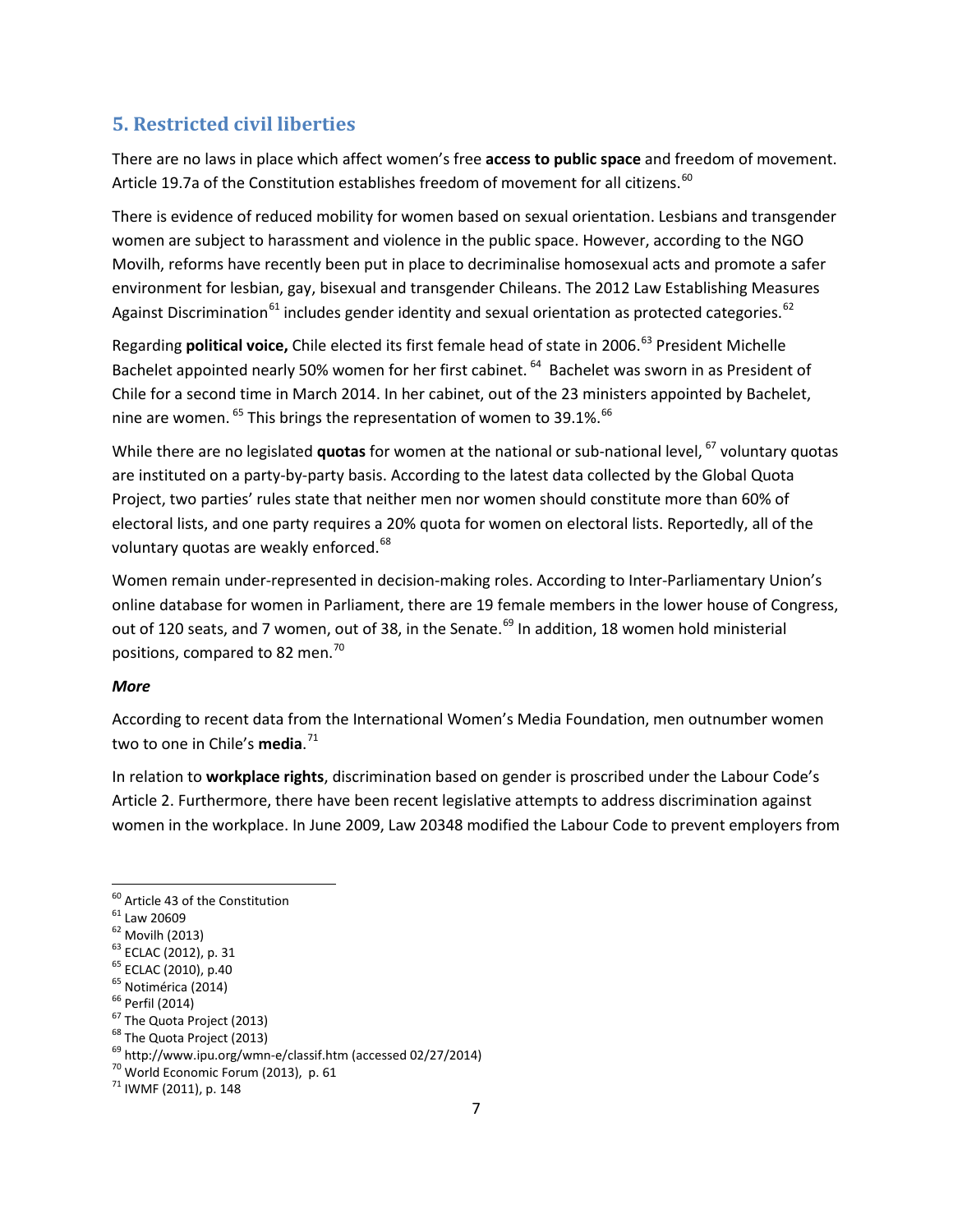discriminating on grounds of sex for the duration of employment.<sup>[72](#page-7-0)</sup> Moreover, the Chilean government delivers the Iguala Certificate for Good Labour Practices to companies that promote gender equality.<sup>[73](#page-7-1)</sup>

As of July 2008 (Law 20279) some aspects of domestic work began to be covered under antidiscrimination legislation as well. Law 20279 recognises the right to minimum wage to workers in private homes, equivalent to other workers.<sup>[74](#page-7-2)</sup>

Under Section 195 of the Labour Code, women are entitled to 18 weeks of compulsory paid **maternity leave**, at 100% of their salary. This extends to women in the public and private sectors and to those covered by a welfare system.<sup>[75](#page-7-3)</sup> Maternity leave is funded through a single fund, financed through a contributions tax set in the Budget Act.  $^{76}$ Recent (2011)<sup>[77](#page-7-5)</sup> additions to the Labour Code allow women an additional 12 weeks of paid parental leave at 100% of their salary, or partially-paid parental leave for 18 weeks at 50% maternity wages, 50% of their salary.<sup>[78](#page-7-6)</sup>

According to the Global Entrepreneurship Monitor 2012 Women's report, traditional gender roles are still present in Chilean society, and **female entrepreneurs** must often place their family needs before their professional goals.<sup>[79](#page-7-7)</sup> Nonetheless, programmes have been put in place to promote female entrepreneurship, such as the *Capital Semilla Abeja* (Honeybee Seed Capital) programme by Technical Cooperation Service (Sercotec).[80](#page-7-8) Also, under the *Chile Crece Contigo* (Chile Grows with You) programme, the number of public nurseries was raised by 240% compared with 1990, in order to aid working mothers.<sup>[81](#page-7-9)</sup>

<span id="page-7-1"></span><span id="page-7-0"></span><sup>&</sup>lt;sup>72</sup> Servicio Nacional de Mujer (2009), p. 6<br><sup>73</sup> ECLAC (2010), p. 45<br><sup>74</sup> Servicio Nacional de Mujer (2009), p. 6<br><sup>75</sup> International Labour Organization (n.d.)<br><sup>76</sup> International Labour Organization (n.d.)

<span id="page-7-2"></span>

<span id="page-7-3"></span>

<span id="page-7-4"></span>

<span id="page-7-6"></span><span id="page-7-5"></span><sup>&</sup>lt;sup>77</sup> Labour Code Act 20545, enacted October 2011<br><sup>78</sup> International Labour Organization (n.d.)<br><sup>79</sup> Kelley et al. (2012), p. 6<br><sup>80</sup> Kelley et al. (2012), p. 23<br><sup>81</sup> ECLAC (2010), p. 45

<span id="page-7-7"></span>

<span id="page-7-8"></span>

<span id="page-7-9"></span>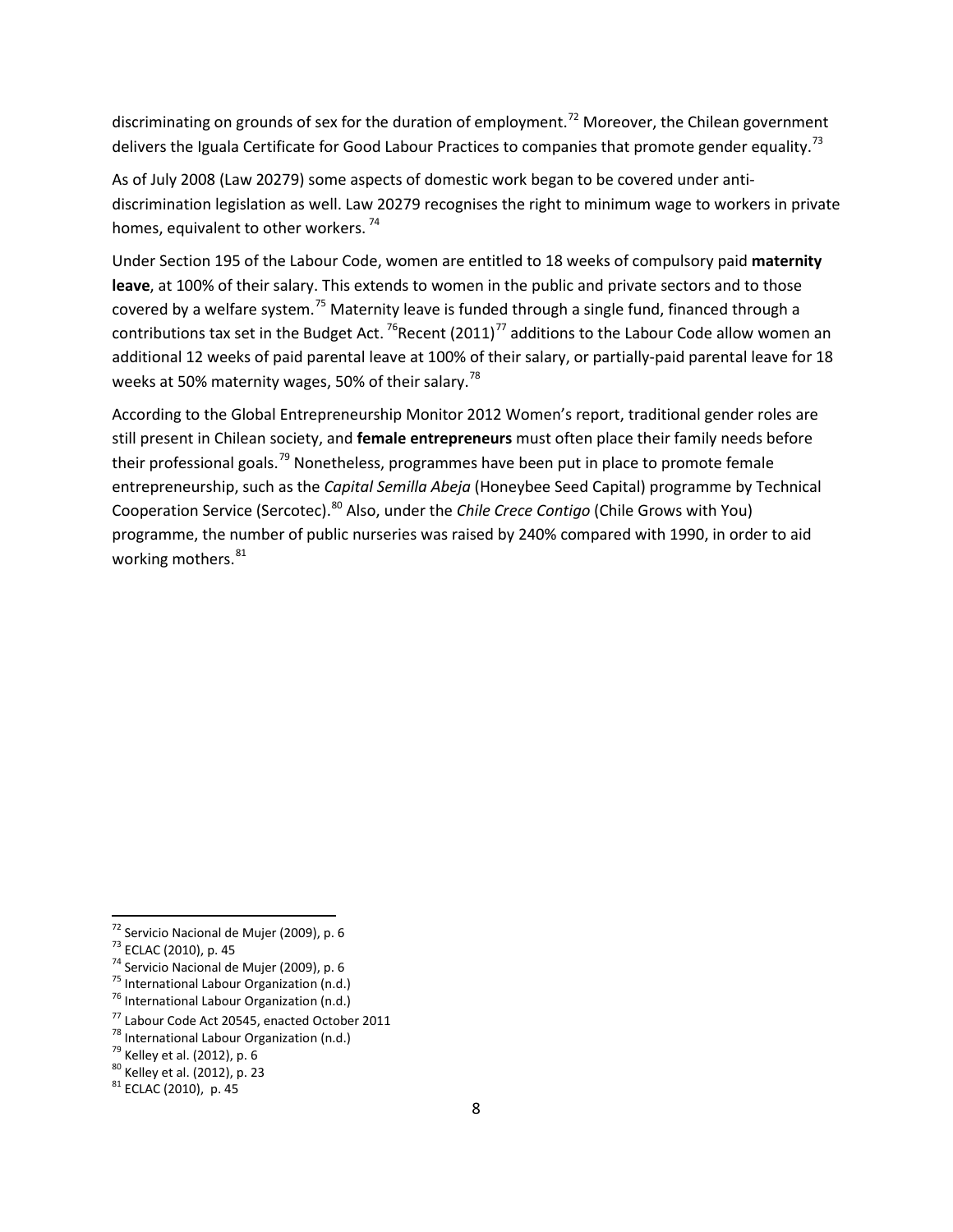# **Sources**

Associated Press Chile (2013) Chilean President Praises Raped Girl, 11, for Going Through with Pregnancy. Guardian Online, 10 July 2013, [http://www.guardian.co.uk/world/2013/jul/10/chilean](http://www.guardian.co.uk/world/2013/jul/10/chilean-president-praises-raped-pregnancy)[president-praises-raped-pregnancy.](http://www.guardian.co.uk/world/2013/jul/10/chilean-president-praises-raped-pregnancy)

Casas B., Lidia, Francisca Riveros W. and Macarena Vargas P. (n.d.) Violencia De Género Y La Administración De Justicia, Servicio Nacional de Mujer and Vicerrectoría Académica de la Universidad Diego Portales, SERNAM.

CEDAW (2004) Consideration of Reports Submitted by States Parties under Article 18 of the Convention on the Elimination of All Forms of Discrimination against Women. Fourth Periodic Report of States Parties: Chile. CEDAW/C/CHI/4 Committee on the Elimination of All Forms of Discrimination against Women, New York.

ECLAC (2010) What kind of State? What kind of equality?.

ECLAC (2012) Gender Equality Observatory for Latin America and the Caribbean Annual Report 2012.

UN Food and Agriculture Organization (FAO) (n.d.) Chile: Full Country Report, Gender and Land Rights Database [database], http:/[/www.fao.org/gender/landrights/report/en/.](http://www.fao.org/gender/landrights/report/en/)

FLACSO and UNFPA (2008) Sistematización de leyes relacionadas con Salud Sexual y Reproductiva y VIH/SIDA en Chile: 1990 a 2007, Serie Documentos Electrónicos Nº 3, Programa Género y Equidad.

Human Rights Watch (2012) Chile: Gay Rights Ruling a Leap Forward. 23 March 2012, <http://www.hrw.org/news/2012/03/23/chile-gay-rights-ruling-leap-forward> (accessed 21/02/2014).

Instituto Nacional de Estadísticas (2010), Enfoque Estadístico - Evolución de La Población De Chile en Los Últimos 200 Años, Boletín Informativo, [http://estudios.sernam.cl/documentos/?eMTU1MDkzNA=%3D-](http://estudios.sernam.cl/documentos/?eMTU1MDkzNA=%3D-La_Familia_Chilena_en_el_Tiempo)[La\\_Familia\\_Chilena\\_en\\_el\\_Tiempo.](http://estudios.sernam.cl/documentos/?eMTU1MDkzNA=%3D-La_Familia_Chilena_en_el_Tiempo)

International Labour Organization (n.d.) Database of Conditions and Work Employment Laws [database], http:/[/www.ilo.org/dyn/travail/travmain.home](http://www.ilo.org/dyn/travail/travmain.home) (accessed 4 July 2013).

IWMF (2011) Global Report on the Status of Women in the News Media. International Women's Media Foundation, Washington, D.C., [http://iwmf.org/pdfs/IWMF-Global-Report-Summary.pdf.](http://iwmf.org/pdfs/IWMF-Global-Report-Summary.pdf)

Kelley, Donna J., Candida G. Brush, Patricia G. Greene, Yana Litovsky and Global Entrepreneurship. Research Association (2013) Global Entrepreneurship Monitor 2012 Women's Report.

Microfinance Information Exchange (2013) Cross Market Analysis, Percent of Female Borrowers by Country [database], <http://reports.mixmarket.org/crossmarket> (accessed 2 July 2013).

Movilh (2012) Movilh 2012 Annual Report on Human Rights and Sexual Diversity in Chile, vol. 11, [http://www.movilh.cl/?option=com\\_content&task=view&id=1294&Itemid=1.](http://www.movilh.cl/?option=com_content&task=view&id=1294&Itemid=1)